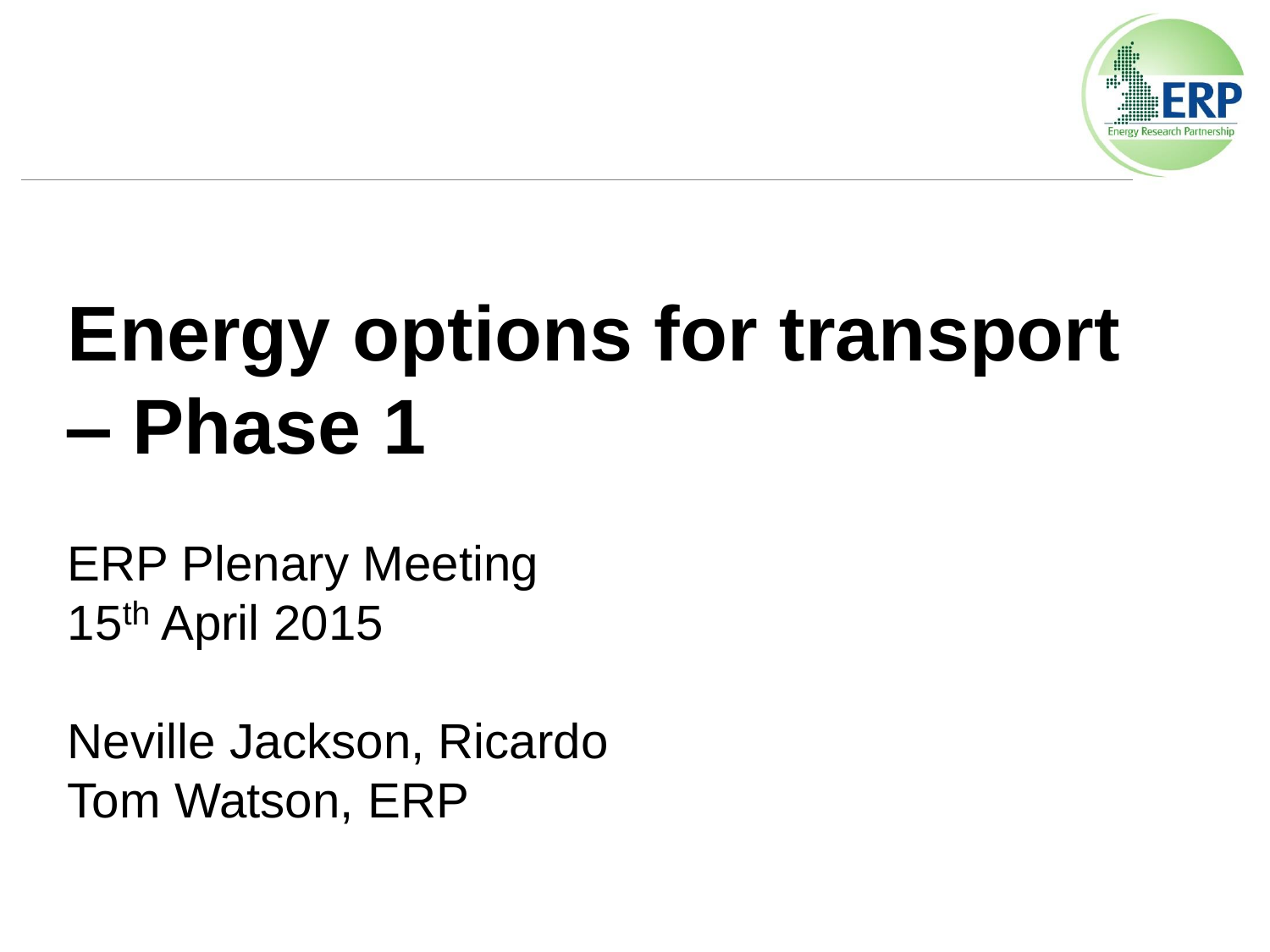

- Project objectives
- Outline of UK energy and transport
- Options and limitations for decarbonisation
- Next steps Phase 2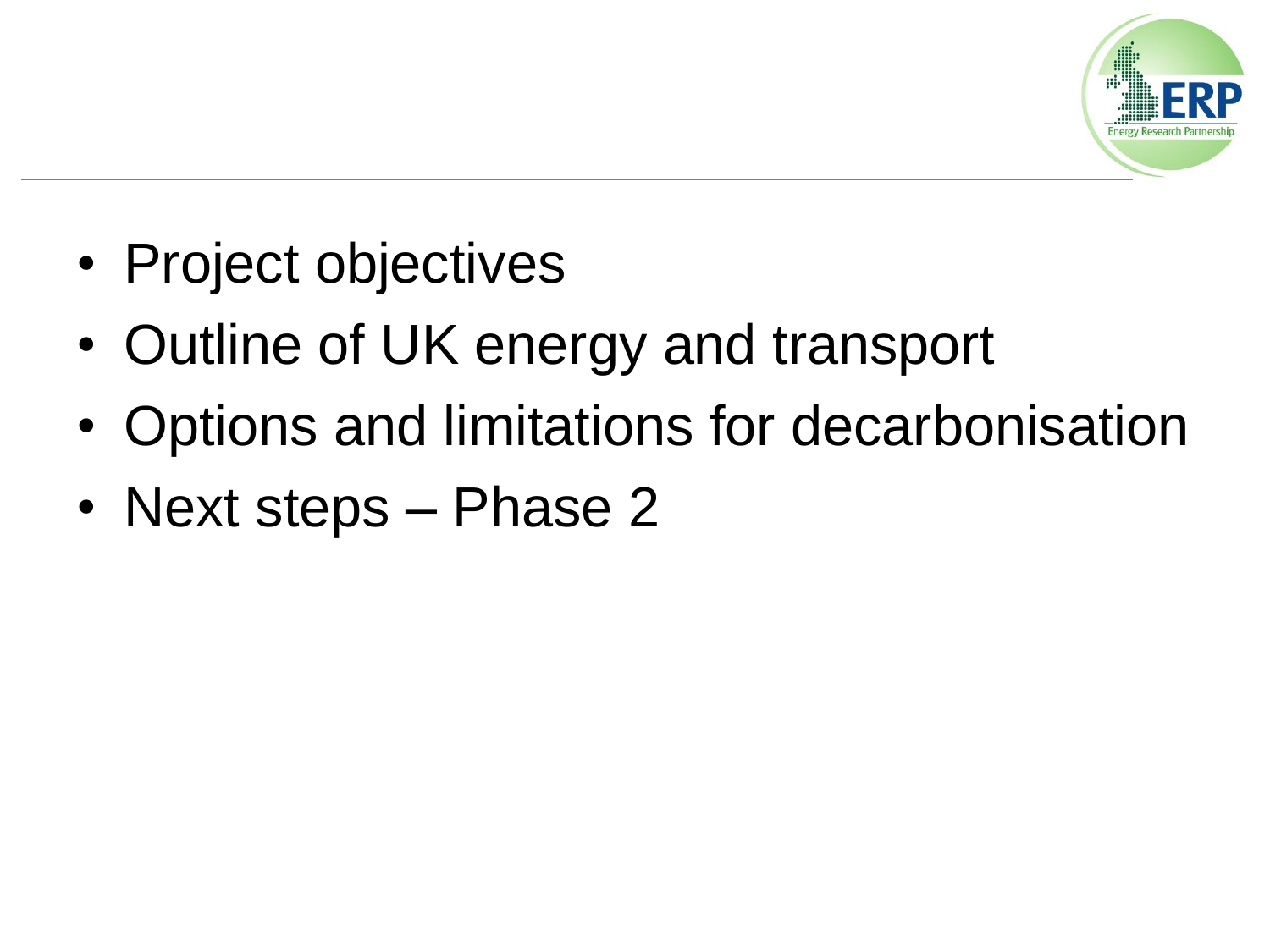



- To explore:
	- Trade-offs between factors within the transport sector
	- Interactions with the wider energy sector
- Joint ERP and GO-Science project
	- Phase 1 update today
	- Seeking views on Phase 2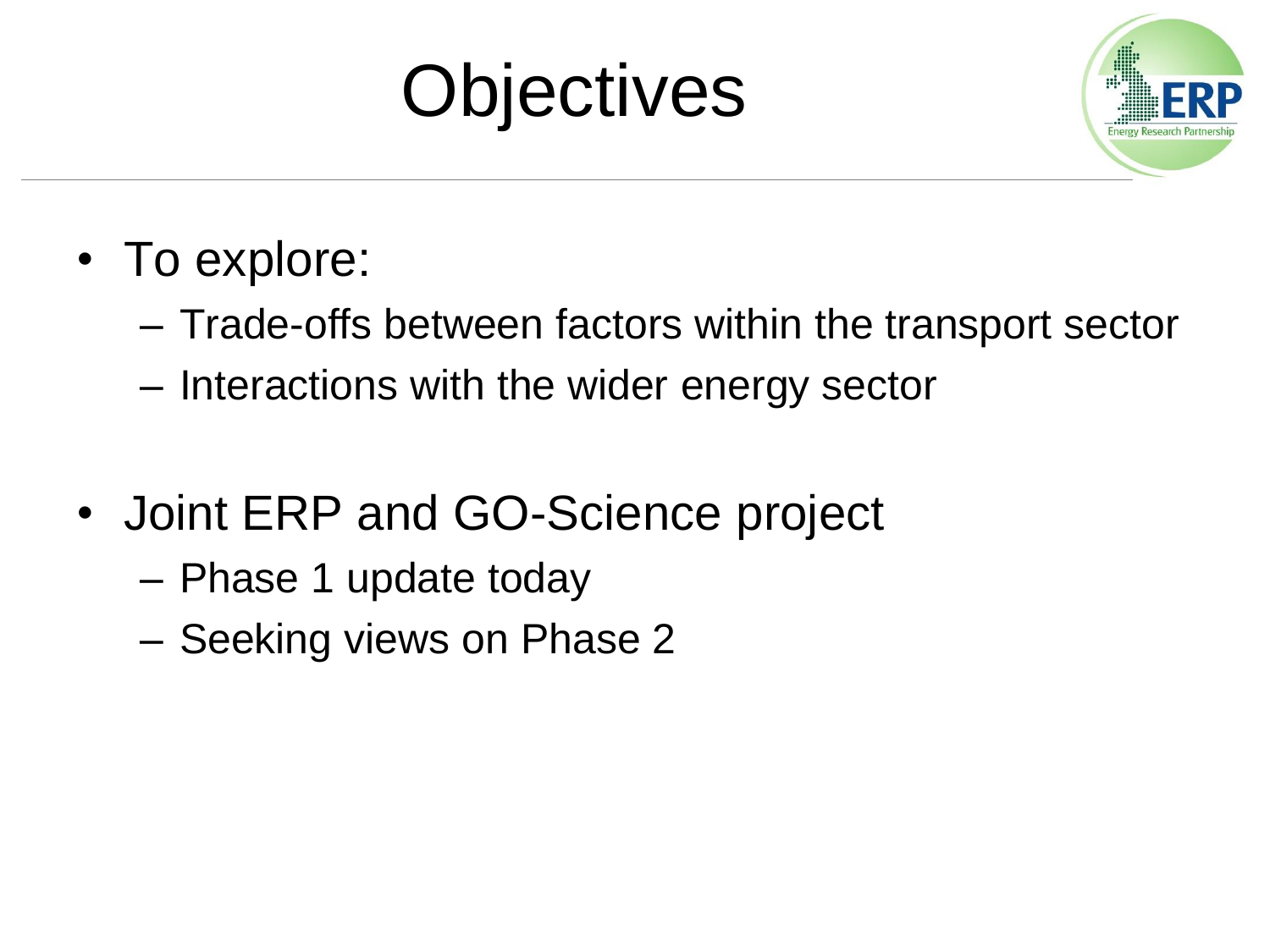# UK energy and emissions





Energy Consumption in the UK (DECC, 2014)

Meeting Carbon Budgets – 2014 Progress Report to Parliament (CCC, 2014)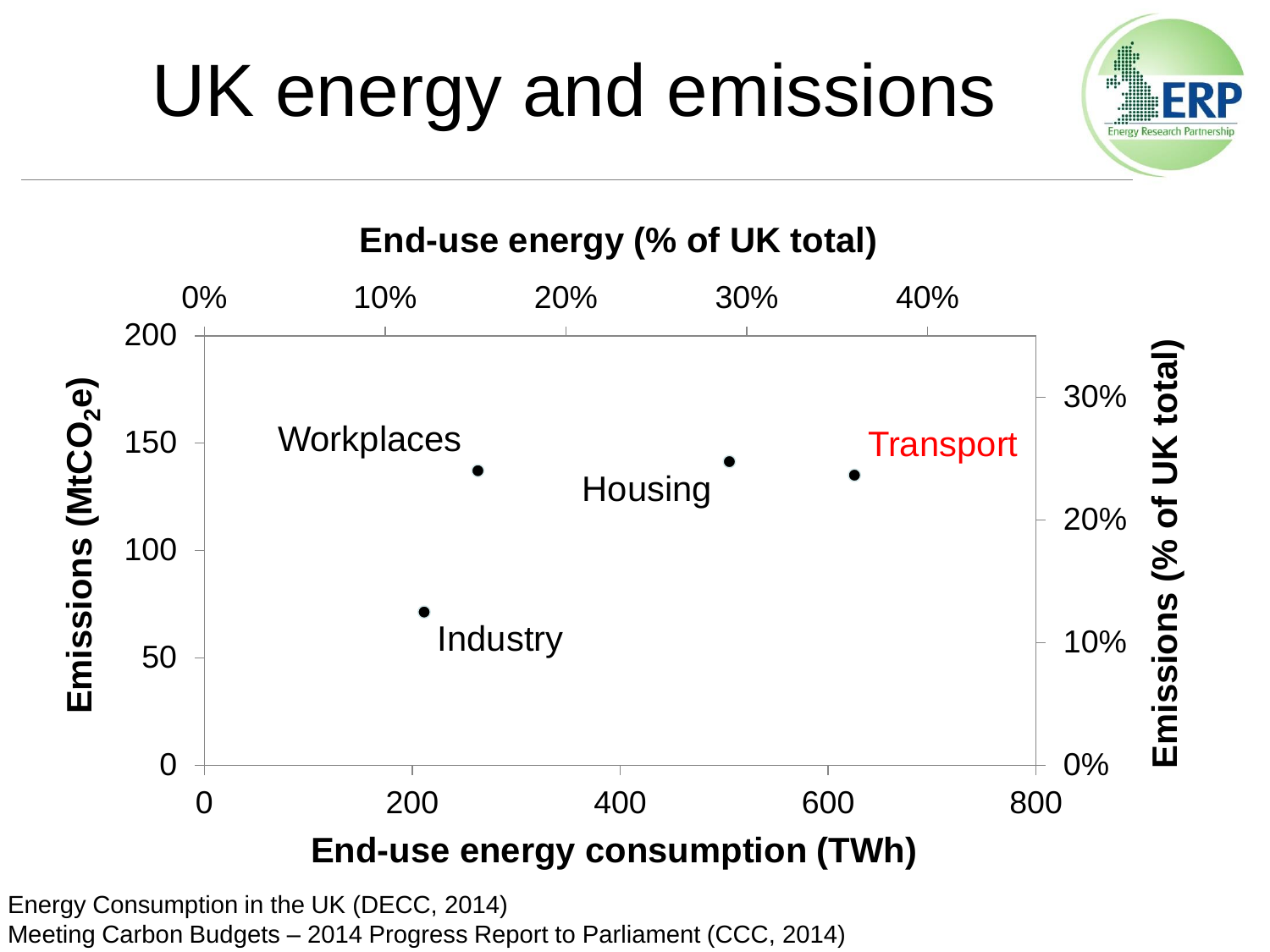### Road vehicles are the largest source of transport emissions



**End-use energy (% of transport total)**



Transport Energy and Environment (DfT) Final UK greenhouse gas emissions national statistics 1990-2013 (DECC, 2015)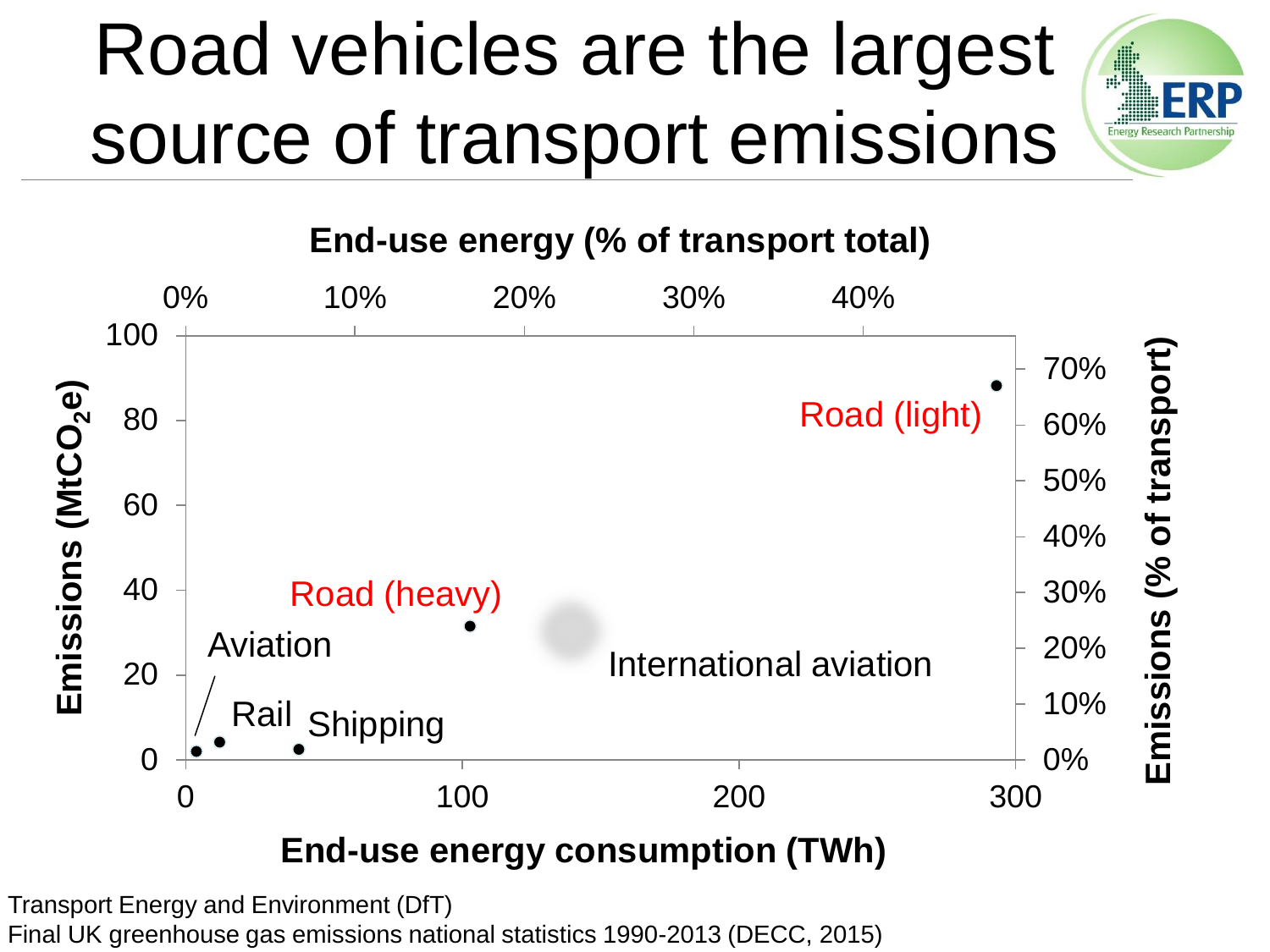#### Mode switching has a place but with limitations





Double cycling (from cars) 0.7% total

All domestic air to rail 1.4% total

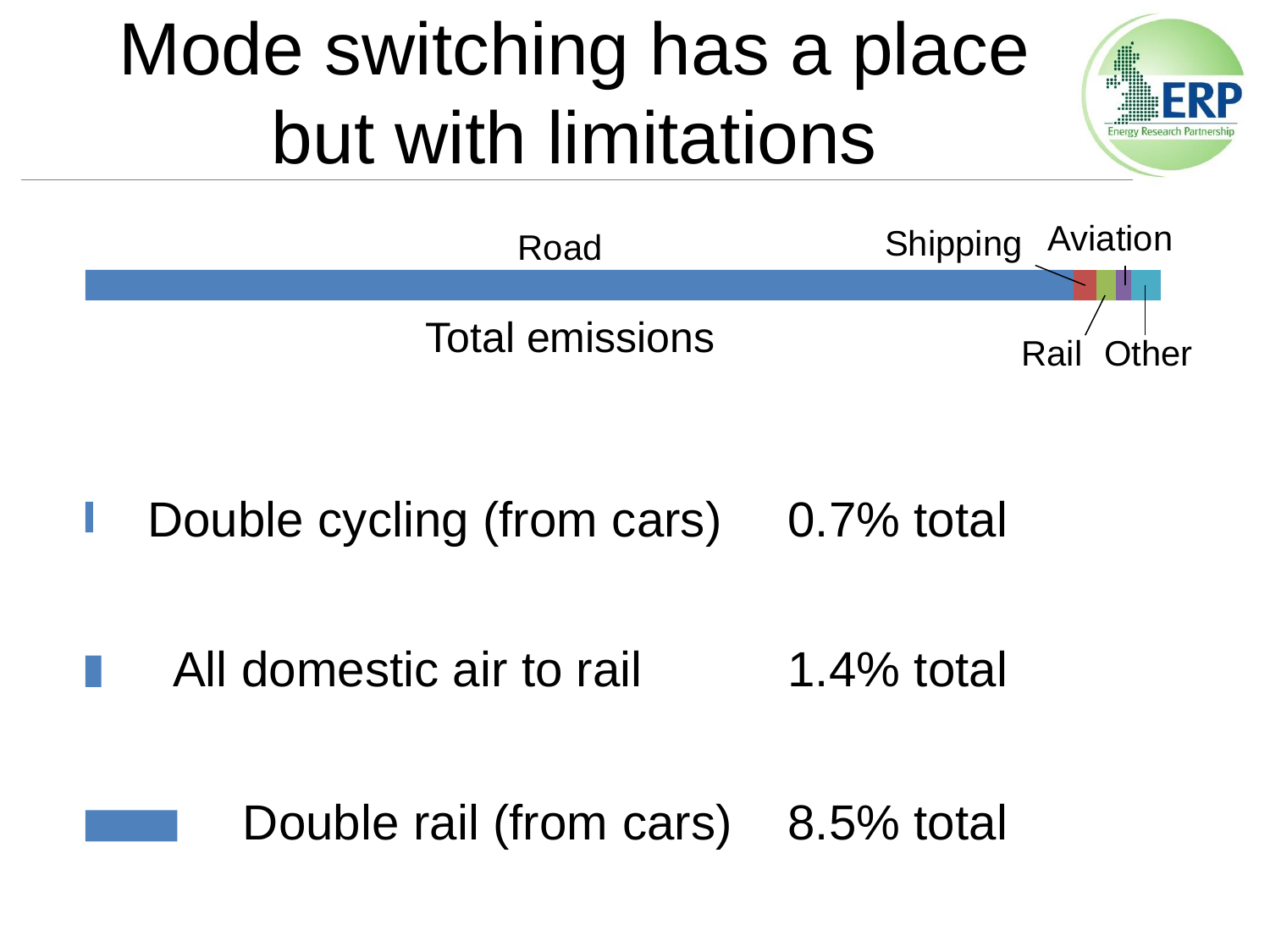## Savings from non-road fuel switching are relatively small





- 100% LNG in shipping 0.5% total
	- 100% biofuels in aviation 1.4% total



1.8% total 100% rail electrification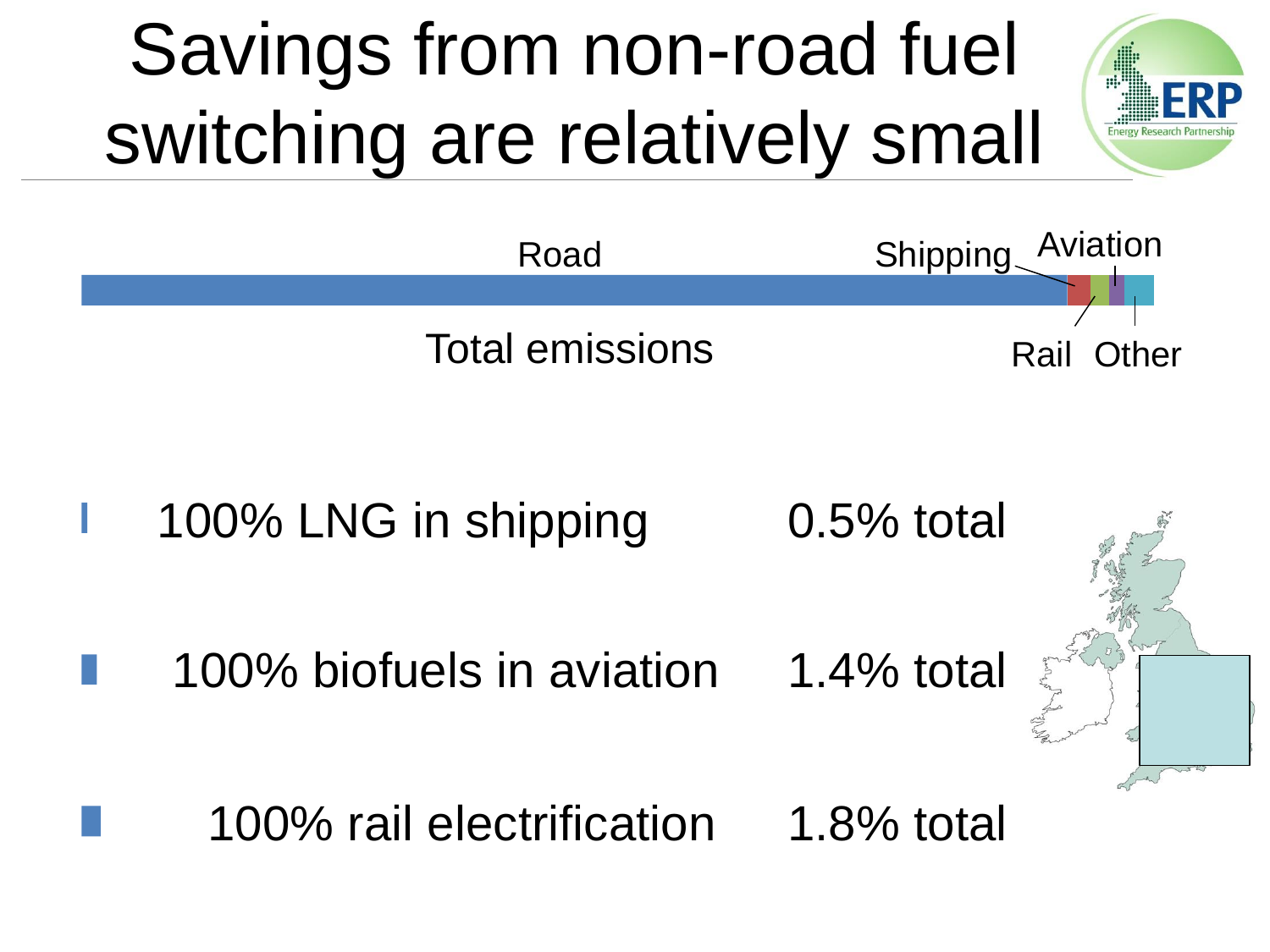#### Large variation in confidence and impact

**Energy Research Par** 

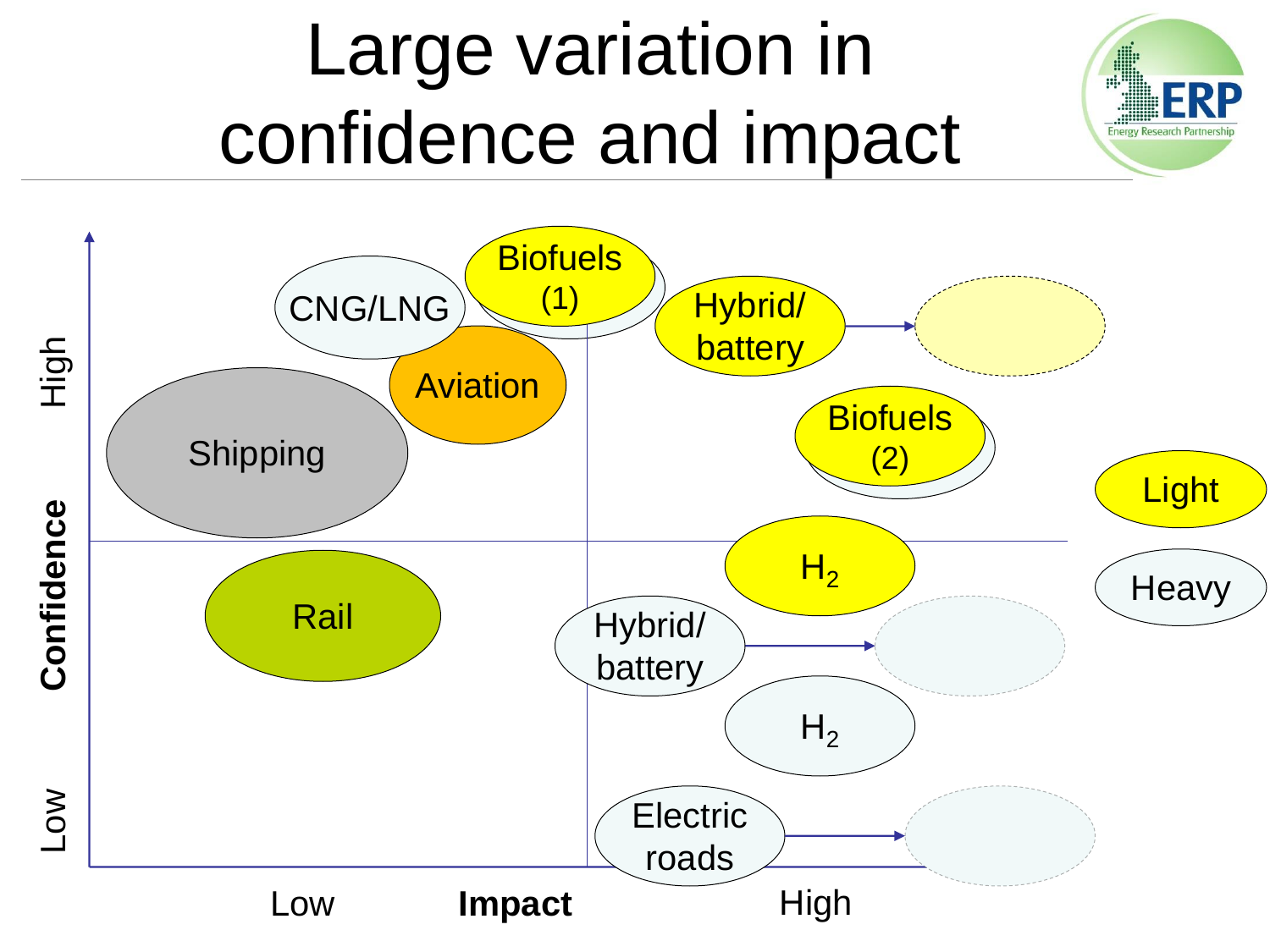#### Energy density is critical for heavy duty road vehicles

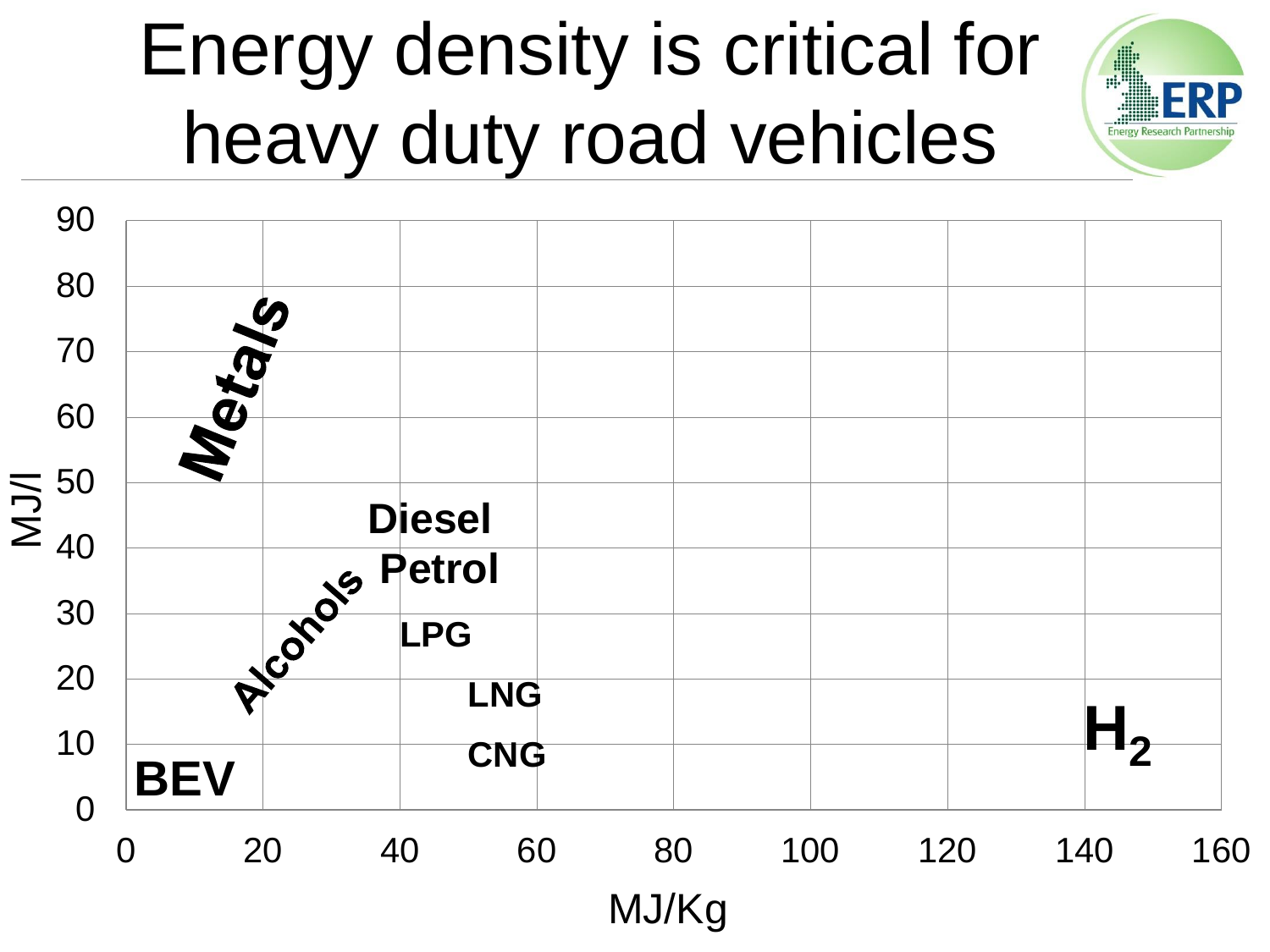## Other issues are important for light vehicles



- Air quality
- Zero tailpipe emissions; unintended consequences
- Vehicle size
- Safety regulations; consumer preferences
- Flexibility of operation
- Range; refuelling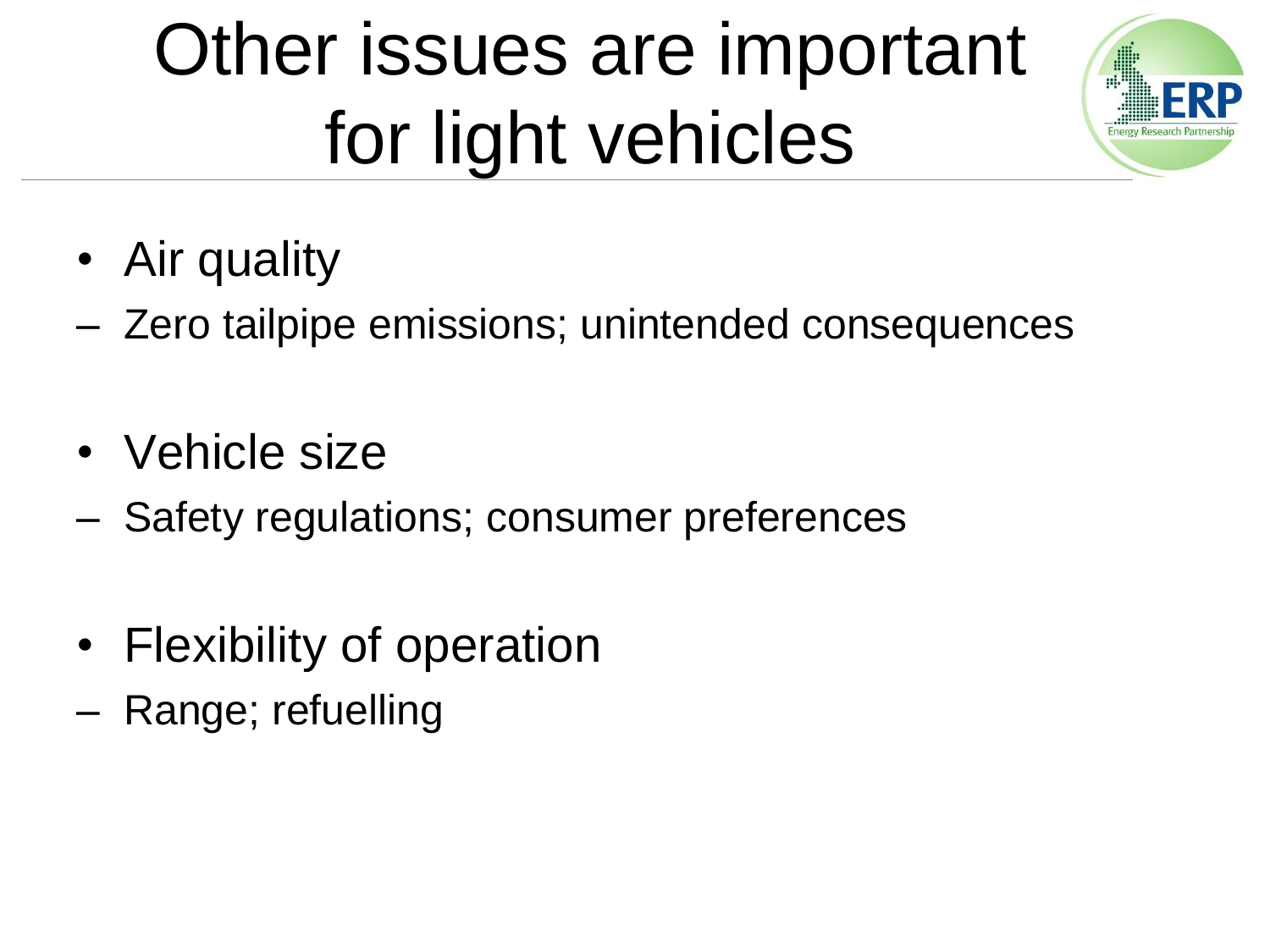## Competition for low carbon fuels may constrain their use



- Phase 2 to consider 'best use' of energy sources
	- Consider constraints and competition
	- Fuel availability and alternatives for each mode
	- Infrastructure capacity implications
- Scenario characteristics
	- Broad scope, covering transport and energy sectors
	- Inputs-based, and not goal-seeking or cost-optimising
- Phase 2 to report at October 2015 plenary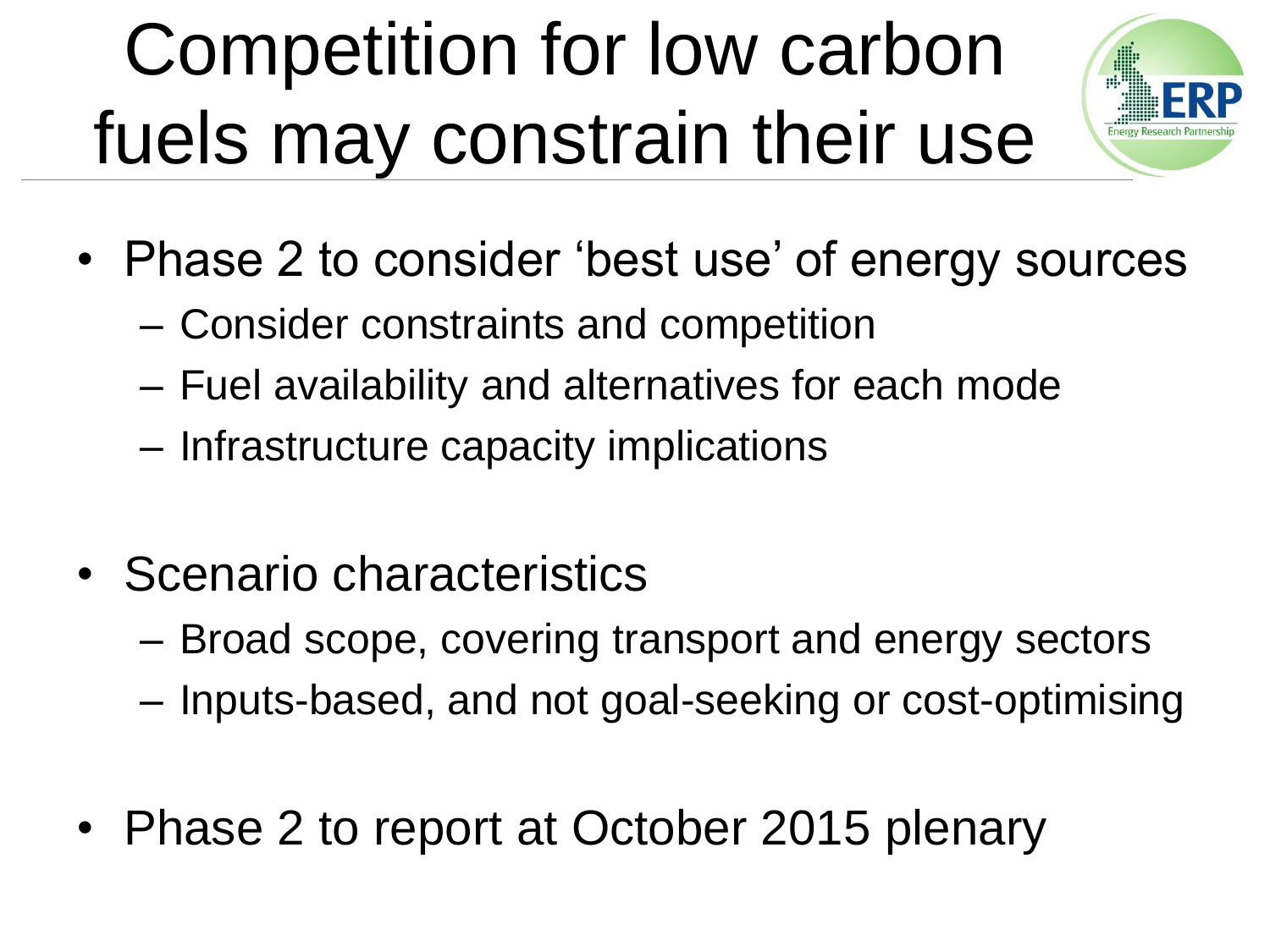#### Discussion – Phase 2



- We seek members' views on:
	- Scale and extent of interactions between transport and energy sectors
	- Bounding conditions in either sector
	- Probable and/or plausible rates of uptake
	- Level of confidence around future technology development